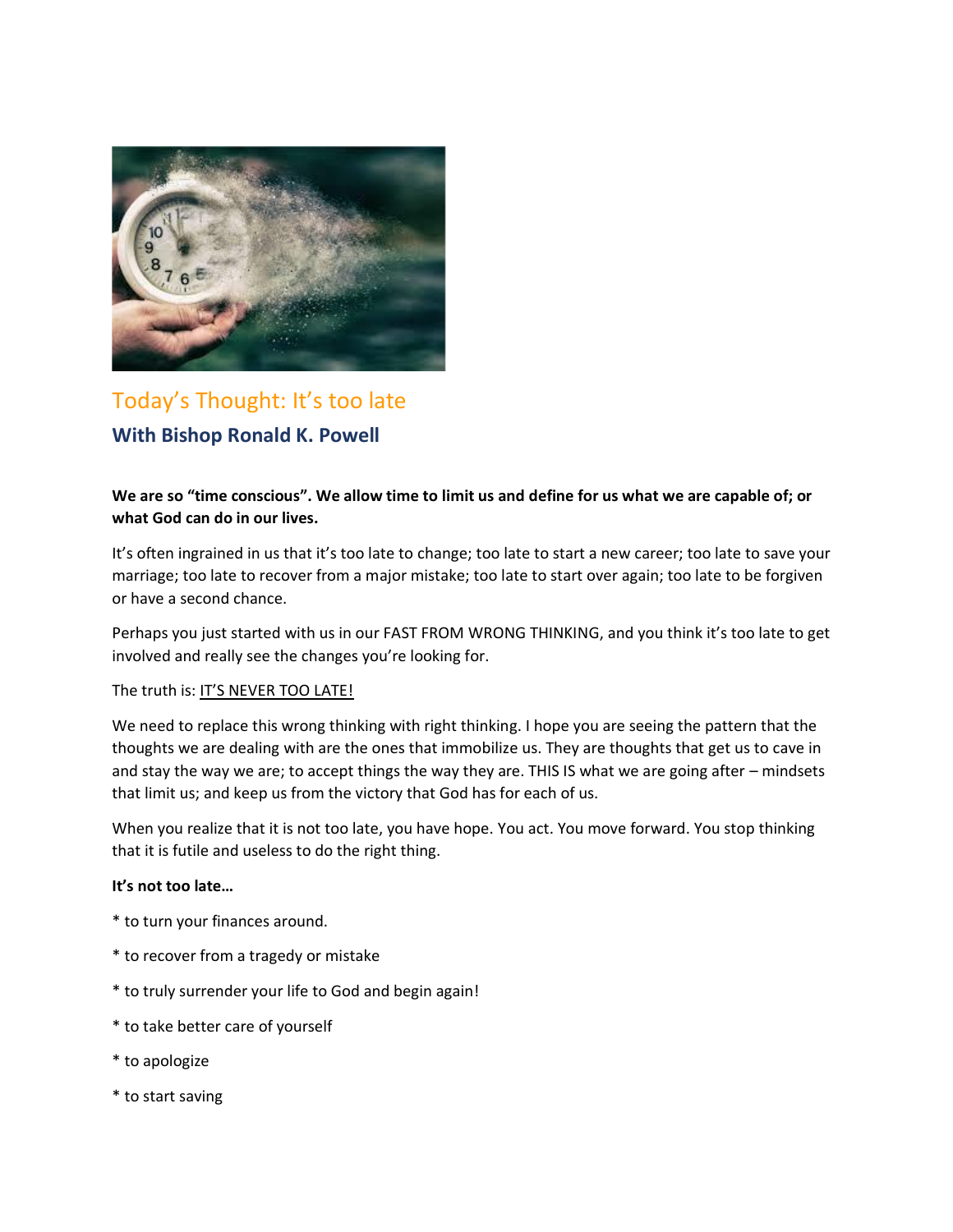\* Maybe you have developed a habit or dug yourself into a real bad hole. it's not too late to get out of it.

\* to change the way, you see yourself.

# **1. UN-DECIDE that it is too late for these things to change. Un-decide that you cannot recover! Undecide that the damage is irreversible.**

### **2. Meditate on the fact that God created time, and He can multiply it.**

The earth and sun stood still for *[Joshua 10:12-13](https://biblia.com/bible/kjv1900/Josh%2010.12-13)*, *"And Joshua spoke to the Lord at Gibeon… and said in the sight of Israel, 'Sun, stand still at Gibeon, and moon in the valley of Aijalon'. So, the sun stood still,*  and the moon stopped. "Joshua had control over time, for God's purpose. We need to start thinking that way – we have control over time. It does not control us!

3. Today, **think about the great cloud of witnesses**, for whom it wasn't too late:

\* It wasn't too late for Abraham to be a father at 99 years old.

\* It wasn't too late for Sarah to be a mother at 90!

\* It wasn't too late for Peter after he denied the Lord 3 times.

\* It wasn't too late for Paul after he had persecuted the church and killed other Christians! God later used him to write two-thirds of the New Testament after the book of Acts.

\* It wasn't too late for the woman caught in adultery (*[John 8:1-11](https://biblia.com/bible/kjv1900/John%208.1-11)*), the woman with the issue of blood (*[Mark 5:25-34](https://biblia.com/bible/kjv1900/Mark%205.25-34)*), or the man who was lame at Bethesda pool for 38 years. (*[John 5:1-10](https://biblia.com/bible/kjv1900/John%205.1-10)*)

\* In business, it wasn't too late for Ray Kroc, who at the age of 56 started the first McDonald's… (How did that work out for him?)

#### **4. Meditate on God's mercy and grace.**

*[Lamentations 3:22](https://biblia.com/bible/kjv1900/Lam%203.22)* says, *"His mercy is new every morning…" [Hebrews 4:15](https://biblia.com/bible/kjv1900/Heb%204.15)* says, *"Come boldly to the throne of grace to receive mercy and grace in your time of need."* Mercy is when God doesn't give us the judgment that we **DO** deserve. And "grace" is when God gives us the goodness that we don't deserve.

#### **5. Adjust your thinking here: Stop making excuses for why it's too late.**

God does not listen to our excuses. Realize, HE IGNORES OUR EXCUSES, and EXPECTS us to believe in His faithfulness. We claim we have low self-esteem or a disability. (Moses wasn't confident and he had a speech impediment, but God gave him chance after chance to be used by Him to deliver God's people.)

**6.** Meditate on the verse in *[2 Timothy 2:13](https://biblia.com/bible/kjv1900/2%20Tim%202.13)*, *"Even when we are faithless, He remains faithful. He cannot deny Himself."*

#### **7. Ask God for more time, and another chance.**

Hezekiah did in *[2 Kings 20:1-6.](https://biblia.com/bible/kjv1900/2%20Kings%2020.1-6)* When Hezekiah turned back to the Lord, and asked for a second chance, God told him, *"I have heard your prayer. I have seen your tears. Surely, I will heal you…And I will add to your days FIFTEEN YEARS."* If he, did it for Hezekiah, He will do it for you!

#### **THINK IT & SAY IT**